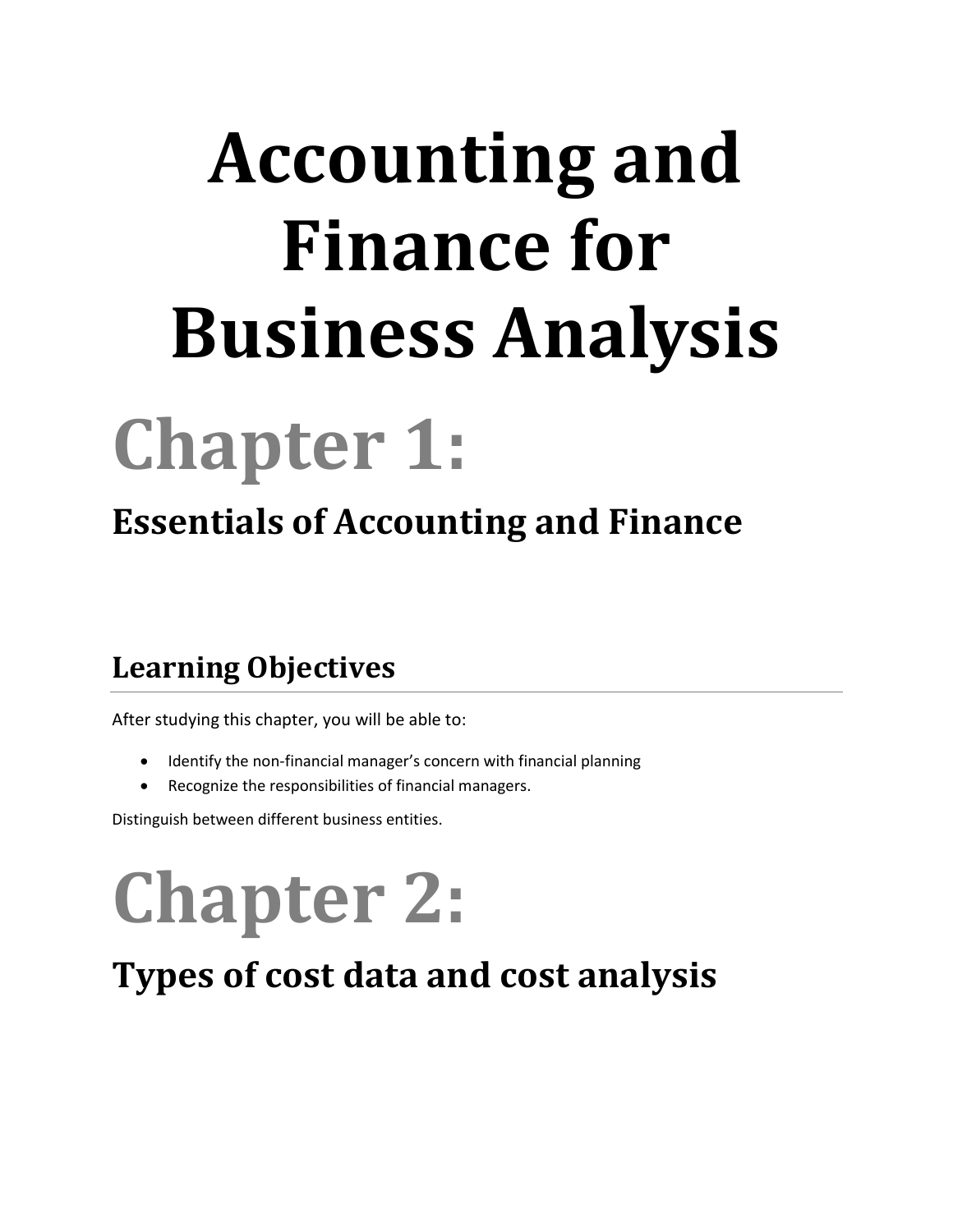After studying this chapter, you will be able to:

Identify the importance of cost data.

Define different types of costs and their allocation

# **Chapter 3:**

### **Contribution Analysis**

#### **Learning Objectives**

After studying this chapter, you will be able to:

- Recognize financial components critical to decision analysis.
- Identify the concept of contribution margin.
- Recognize the contribution margin ratio.

## **Chapter 4:**

### **Break-Even and Cost-Volume-Profit Analysis**

#### **Learning Objectives**

After studying this chapter, you will be able to:

- Recognize the relationships among costs, volume, and profit.
- $\bullet$  Identify the computation used for break-even sales.
- **•** Identify key financial ratio concepts.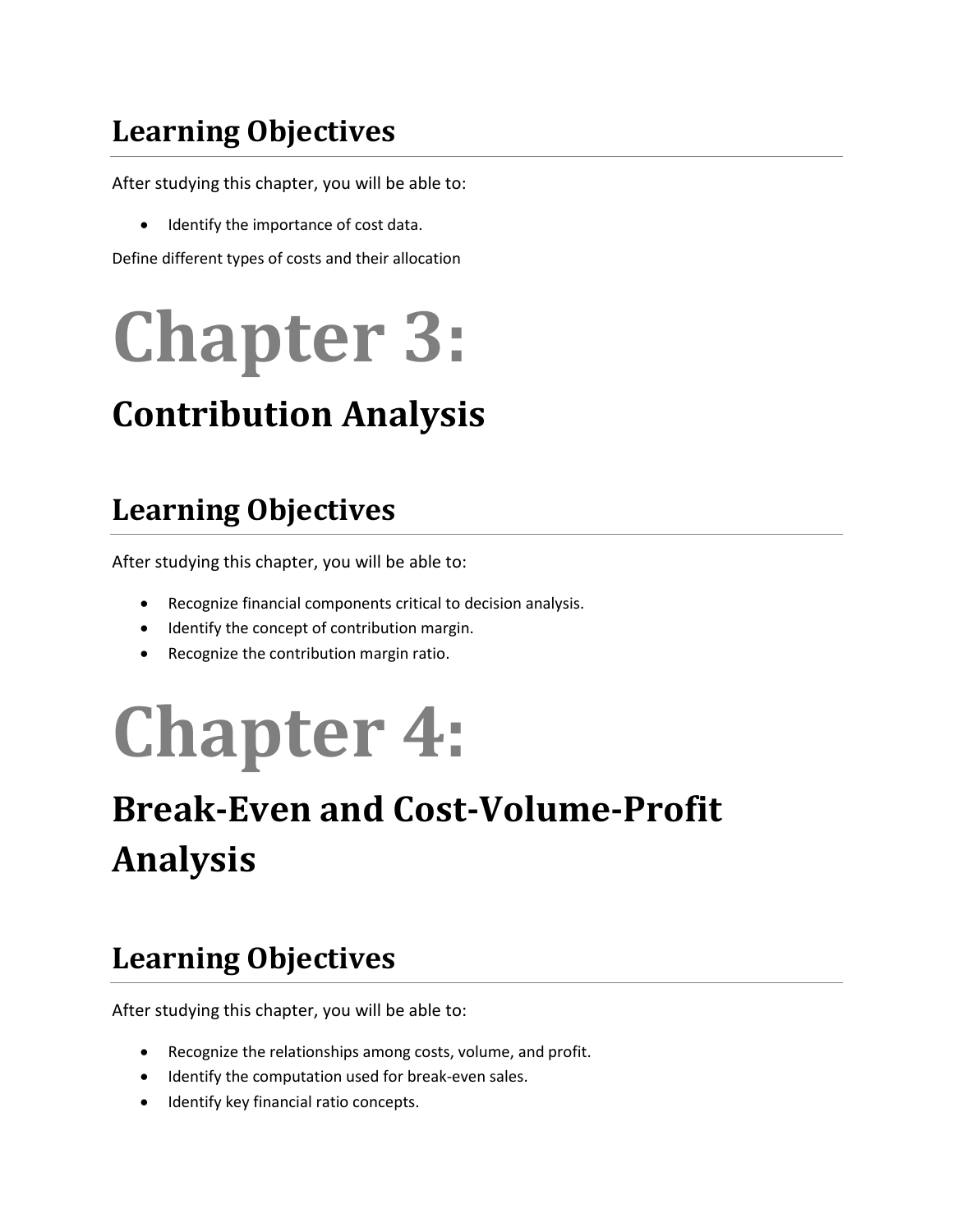# **Chapter 5:**

### **Relevant Cost and Making Short-Term Decisions**

#### **Learning Objectives**

After studying this chapter, you will be able to:

- $\bullet$  Identify relevant costs in manufacturing process.
- Recognize components for making financial decisions.
- $\bullet$  Identify costs used in future business directions.

# **Chapter 6:**

### **Forecasting Cash Needs and Budgeting**

#### **Learning Objectives**

After studying this chapter, you will be able to:

- Identify importance and value of sales forecasts.
- Recognize how sales forecasts and budgets affect other operational budgets.

## **Chapter 7:**

**Cost Control and Variance Analysis**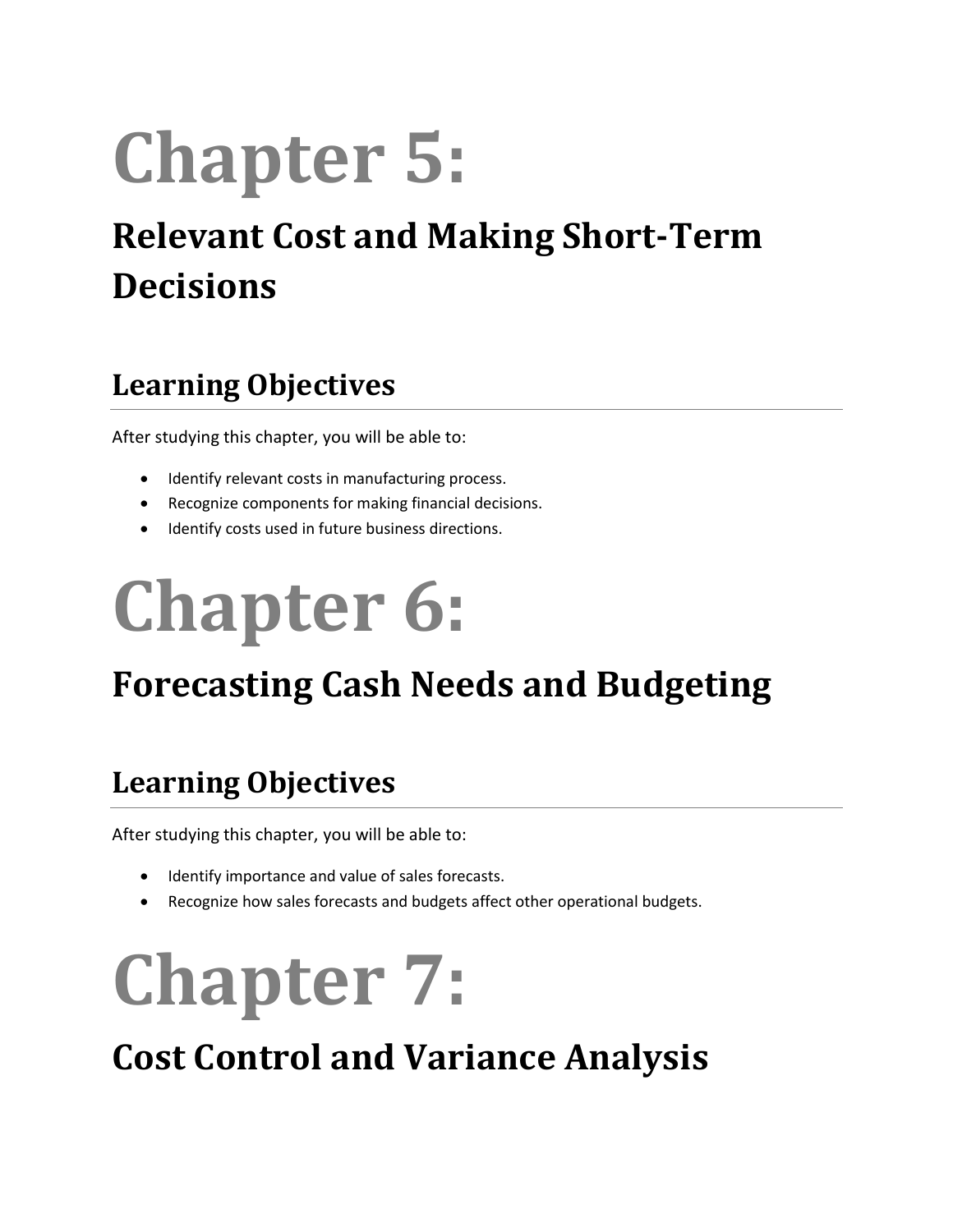After studying this chapter, you will be able to:

- Identify variance analysis and its usefulness to financial analysis.
- Recognize when variance analysis should be applied.
- Identify cost variances.

# **Chapter 8:**

### **Managing Financial Assets**

#### **Learning Objectives**

After studying this chapter, you will be able to:

- Identify components of working capital.
- Recognize methods to finance an asset.
- Identify ways to improve cash management.
- Recognize ways to accelerate cash receipts or delay cash payments.

## **Chapter 9:**

### **Managing Accounts Receivable and Credit**

#### **Learning Objectives**

After studying this chapter, you will be able to:

- Recognize ways to improve rate of return with accounts receivable and credit.
- Identify and analyze accounts receivable values.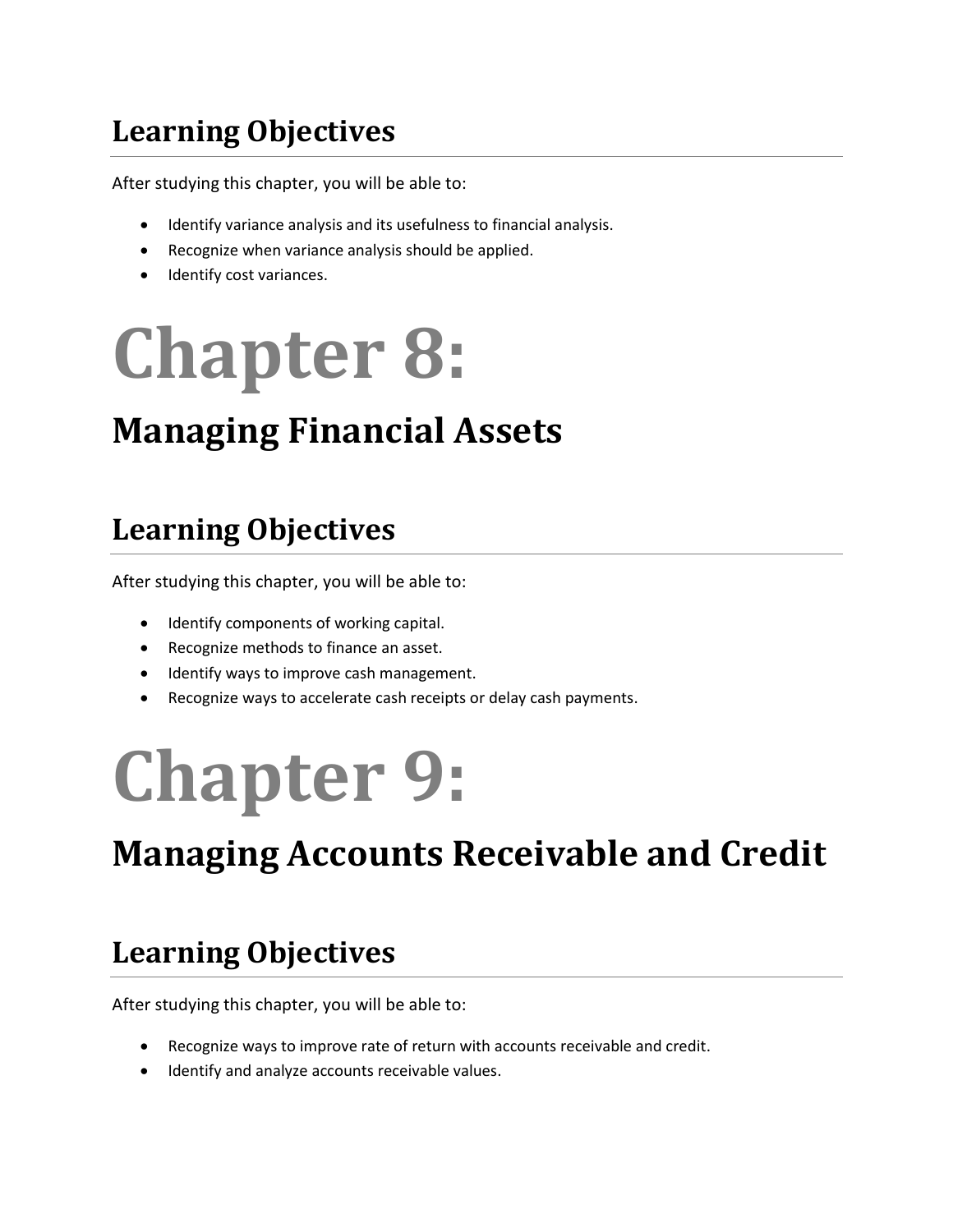# **Chapter 10:**

### **Managing Inventory**

#### **Learning Objectives**

After studying this chapter, you will be able to:

- Recognize inventory management considerations.
- Identify ways to optimize the economic order quantity.

# **Chapter 11:**

### **The Time Value of Money**

#### **Learning Objectives**

After studying this chapter, you will be able to:

- Recognize future values and different loan types.
- Recognize the concept of time value of money.
- Identify capital rationing decisions.

# **Chapter 12:**

### **Capital Budgeting Decisions**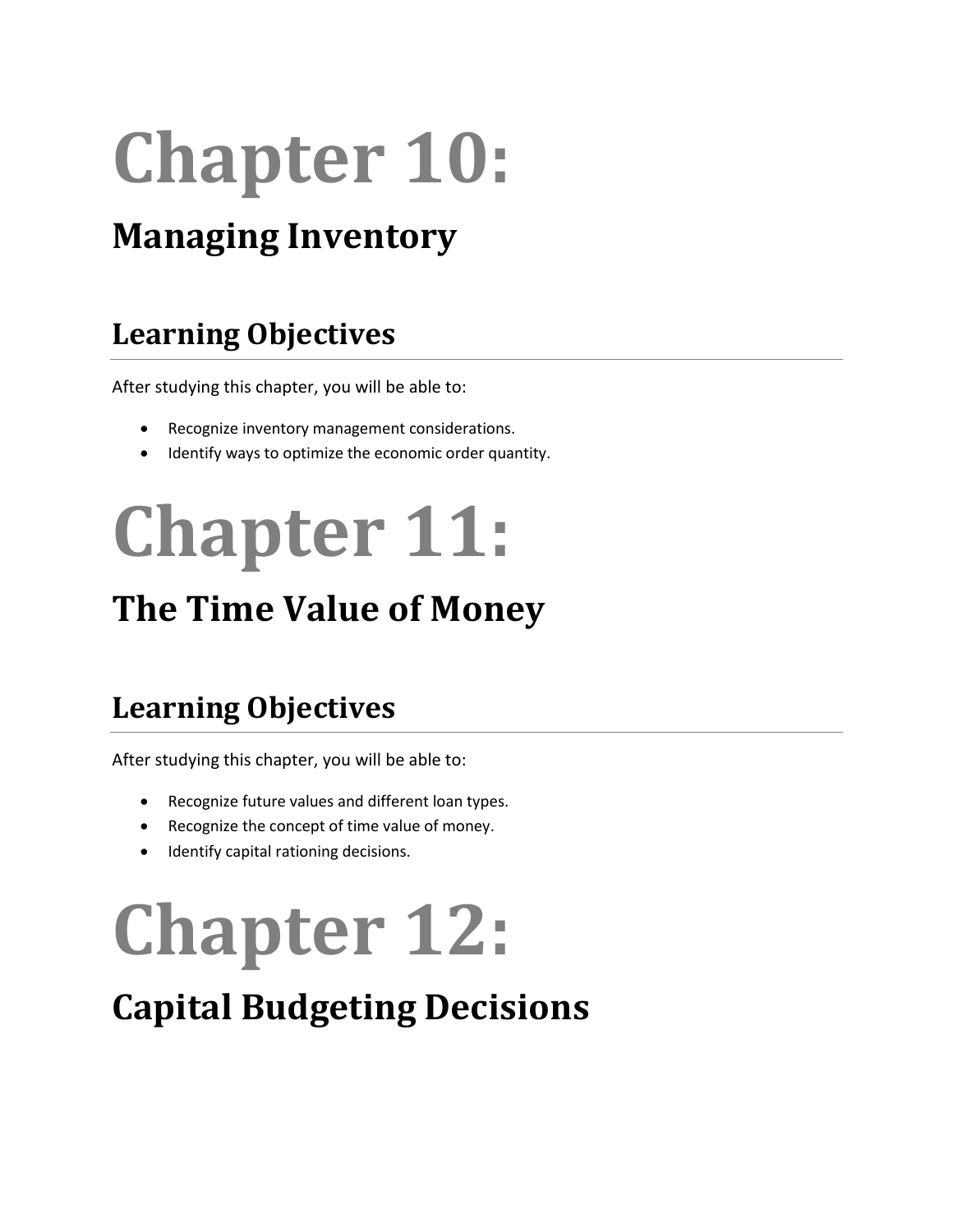After studying this chapter, you will be able to:

- Recognize each of basic capital investment analysis techniques.
- Recognize the various types of depreciation methods.
- Compute the ROI on an investment.

# **Chapter 13:**

### **Improving Managerial Performance**

#### **Learning Objectives**

After studying this chapter, you will be able to:

- Recognize effects on the rate of return on investments (ROI).
- Identify the basic components of the Du Pont formula used to improve profit.

# **Chapter 14:**

### **Evaluating and Improving Your Department's Performance**

#### **Learning Objectives**

After studying this chapter, you will be able to:

Recognize the types of responsibility centers.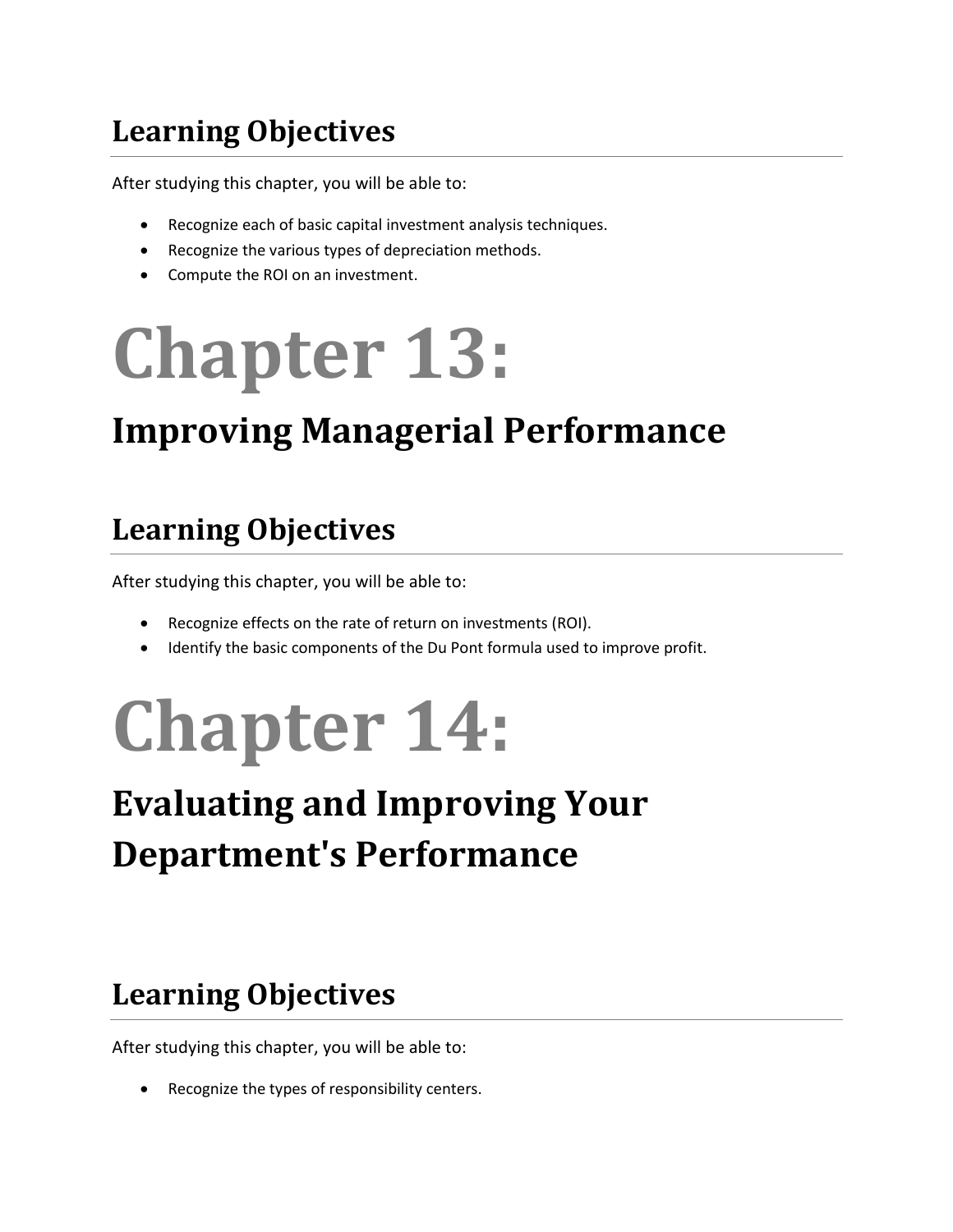Recognize the value of transfer pricing.

# **Chapter 15:**

### **Sources of Short-Term Financing**

#### **Learning Objectives**

After studying this chapter, you will be able to:

- Identify sources of short-term financing.
- Recognize the value and process of issuing commercial paper and other financing activities.

# **Chapter 16:**

### **Considering Term Loans and Leasing**

#### **Learning Objectives**

After studying this chapter, you will be able to:

- Identify intermediate-term bank loans.
- Recognize the advantages of revolving credit.

# **Chapter 17:**

**Long-Term Debt and Equity Financing**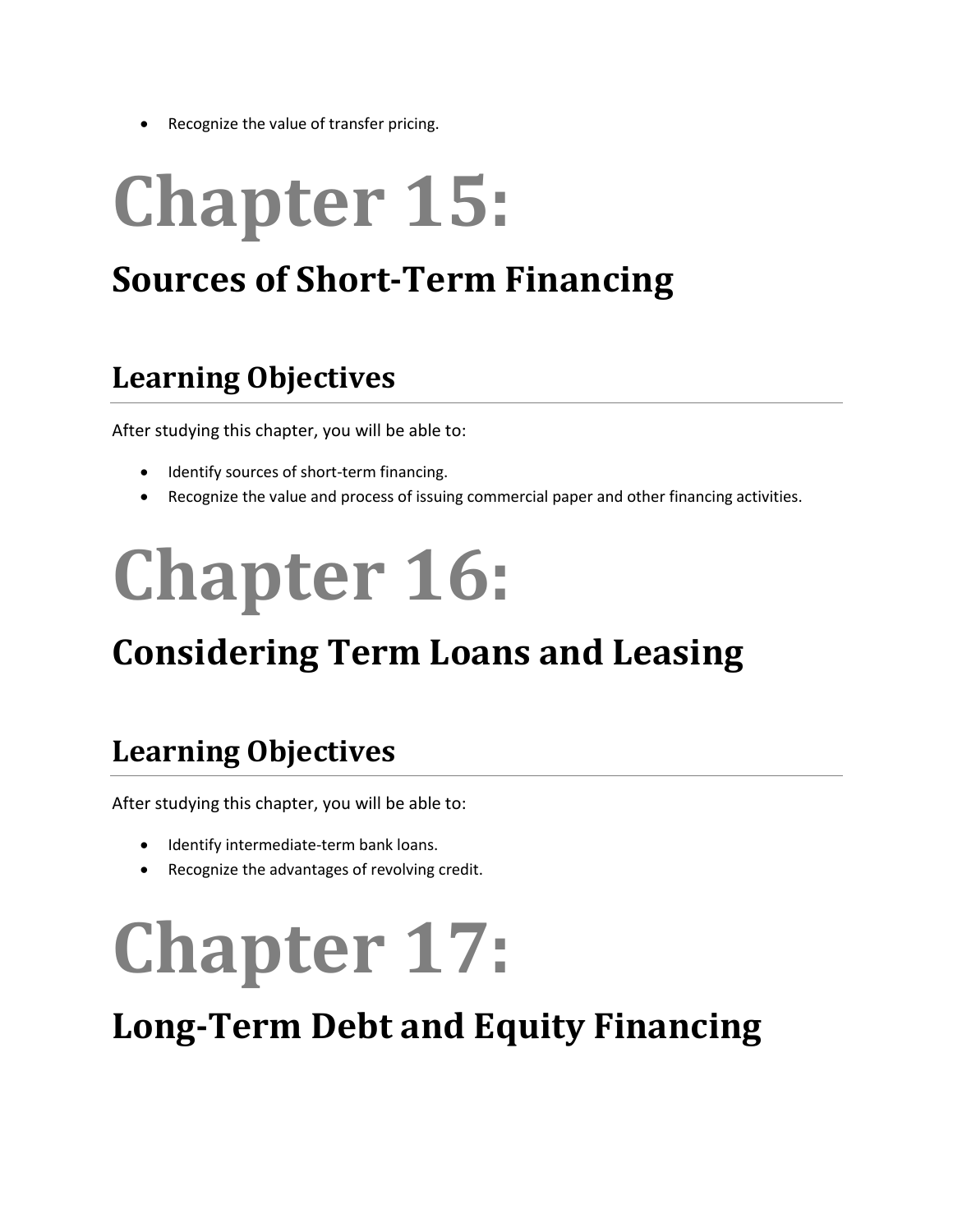After studying this chapter, you will be able to:

- Identify the process of investment banking.
- Recognize issues for venture capital financing.
- Recognize examples of types of long-term debt and their usefulness.
- **•** Identify examples of equity securities.

# **Chapter 18:**

### **Interpreting Financial Statements**

#### **Learning Objectives**

After studying this chapter, you will be able to:

- Recognize the different financial statements and their uses.
- $\bullet$  Identify the major components of the balance sheet.

# **Chapter 19:**

### **Accounting Conventions and Recording Financial Data**

#### **Learning Objectives**

After studying this chapter, you will be able to:

Recognize the double entry system and the accounting equation.